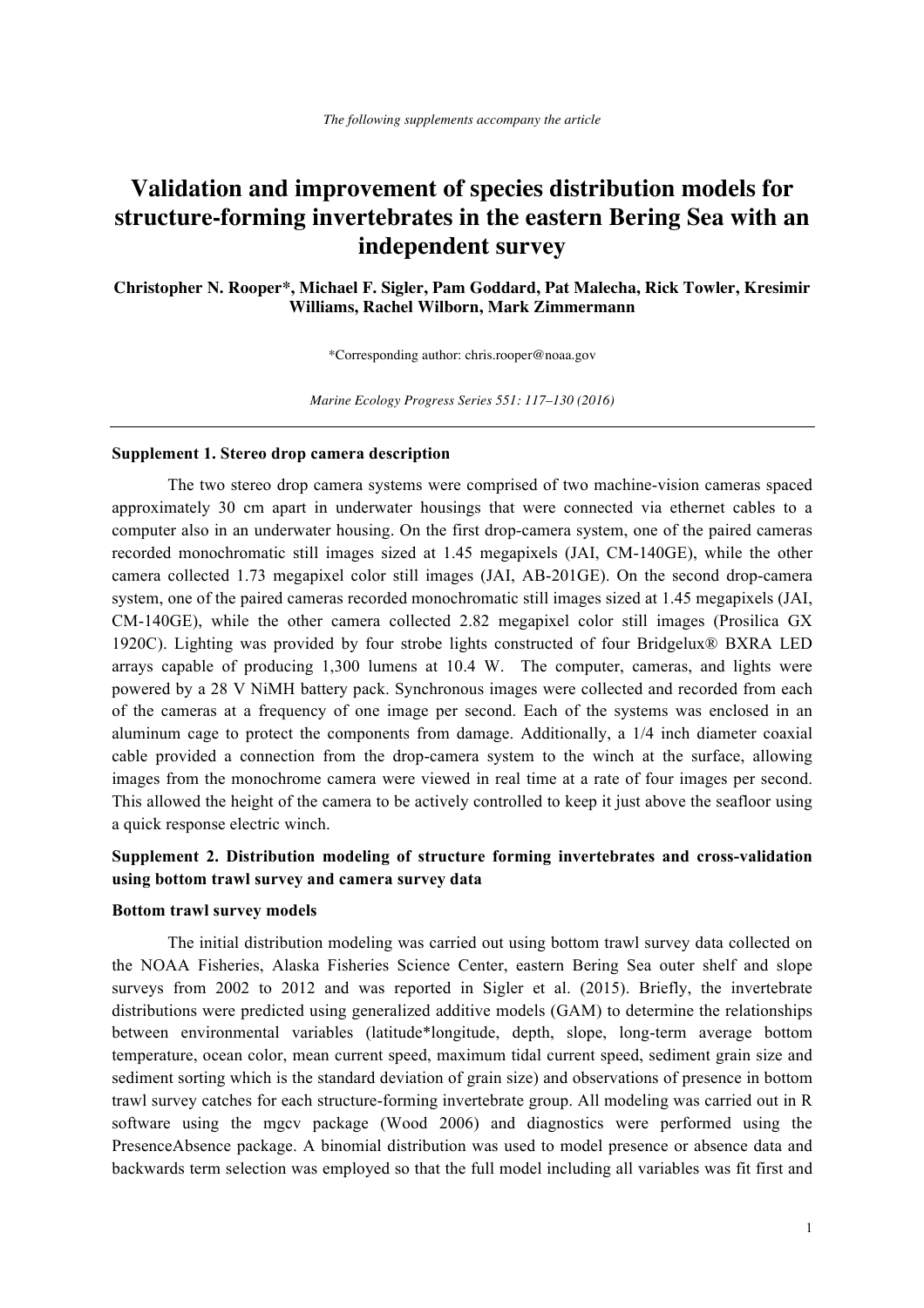the least significant variable was eliminated in stepwise fashion until no further gain in the unbiased risk estimator (UBRE) criterion was achieved (Wood 2006). The grid size of all models presented here was 1 hectare (100 m by 100 m). Spatial analyses and mapping were also carried out in R software using the spatial analyses packages: raster, gstat, rgdal, rgeos and sp.

Model validation was conducted by comparing the predictions of probability of structureforming invertebrate presence or absence from the bottom trawl survey models to the observations of structure-forming invertebrate presence or absence from the camera survey. Since model predictions were made on a map, the camera survey transects were overlaid on each of the prediction maps and the underlying predictions were extracted. Because each camera transect may have viewed multiple grid cells on the prediction map, the maximum probability value underlying each camera survey drop was extracted and then compared to the observation of presence or absence from image analysis at that site.

The area under the receiver operating curve (AUC) was used to evaluate the fit of the trawl survey model to the camera drop observations performance (DeLong et al. 1988, Hosmer and Lemeshow 2005). The AUC measures the goodness-of-fit of presence-absence models by comparing the probability associated with randomly selected presence sites to randomly selected absence sites to determine if the probability of presence is higher at sites with observed presence than at sites with observed absence. The AUC can range from 0 to 1 and a value of 0.5 indicates model predictions are only as good as a random guess. A high AUC value indicates the model fits the observations better. The Spearman's rank correlation between the observations and predictions was also calculated.

As a secondary test of the model fit, a threshold probability was calculated where the rate of false positives (prediction of presence where absence was observed) was equal to the rate of false negatives (prediction of absence where presence was observed). This threshold probability was applied to all the camera survey sites to produce a matrix indicating the percent correctly predicted.

All of the model evaluations were carried out on the three taxonomic groups of structureforming invertebrates (corals, sponges, and sea whips). All the analyses, modeling and mapping were carried out using R software (R Core Development Team 2013).

## **Camera survey models**

Using only the camera survey data, a model was developed for presence or absence of structure-forming invertebrates. A generalized additive modeling framework (GAM; Wood 2006) was used with some of the same explanatory variables (latitude, depth, bottom temperature, slope, mean current speed, maximum tidal current speed, ocean color, grain size and sediment sorting) as the bottom trawl survey model, to predict presence or absence of the camera survey data. In both the bottom trawl survey and camera survey models sediment characteristics were taken from the EBSSED database (Smith and McConnaughey 1999). Longitude was not included in the camera survey model, as based on previous results (Sigler et al. 2015), latitude and depth were expected to be the most important variables driving community patterns on the eastern Bering Sea slope. Removing longitude also minimized the number of model parameters that had to be used in the smaller camera survey data set.

The camera survey model was evaluated using the same methods as were used for evaluating the bottom trawl survey model. AUC and correlation were calculated, a threshold probability was estimated that balanced the false positive and false negative error rates, and the percent classified correctly was also computed. These same diagnostics were computed comparing the bottom trawl survey observations to the camera survey model. These camera survey models were developed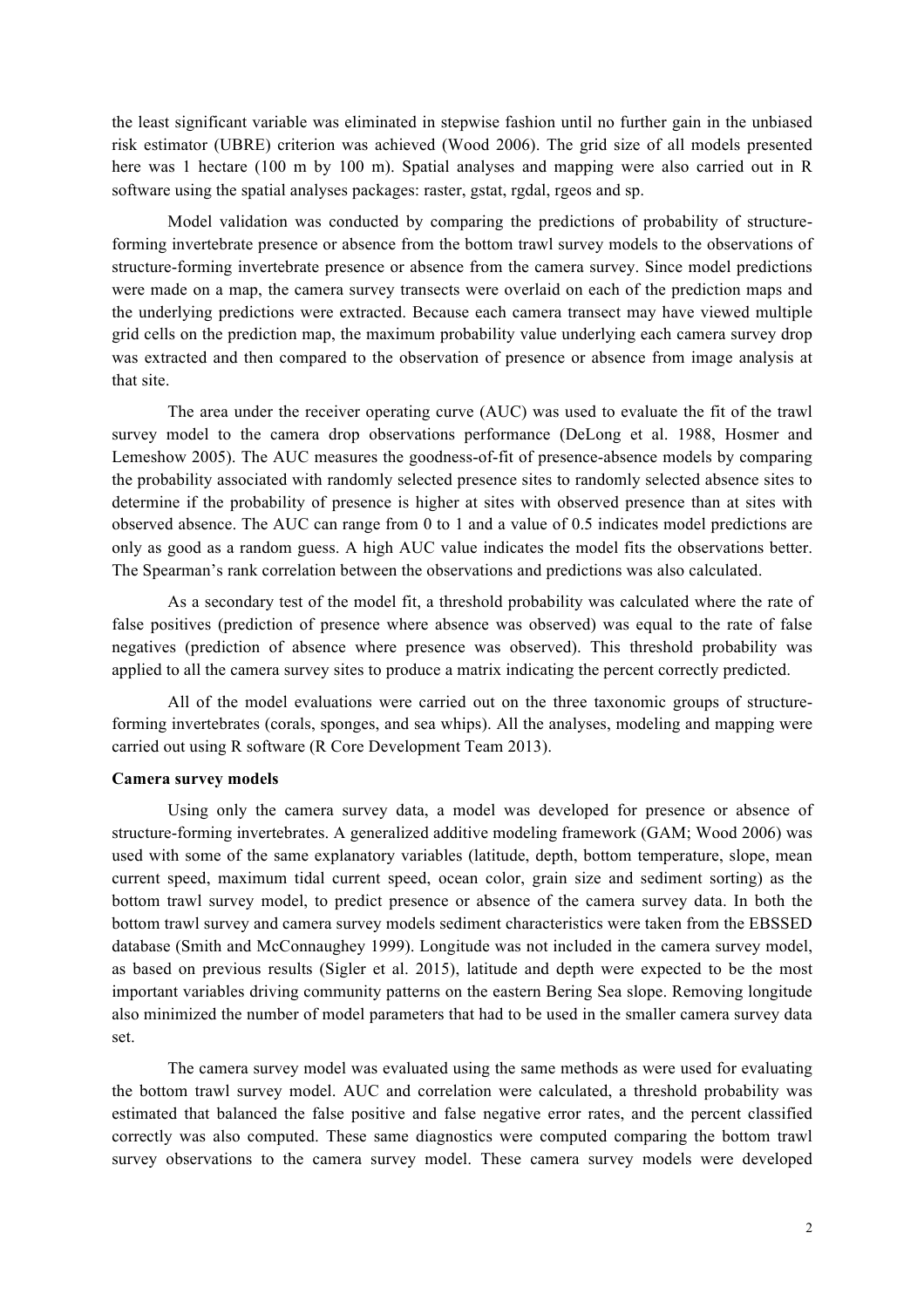independently for coral, sponges, and sea whips. The camera survey models were validated using the bottom trawl survey data from Sigler et al. (2015).

### **Bottom trawl survey validation results**

The model based on bottom trawl survey data predicted the distribution of presence or absence of coral in the camera survey data very well. The AUC was 0.73 (standard deviation;  $SD =$ 0.05) and the Spearman rank correlation was highly significant ( $r = 0.27$ ,  $p < 0.0001$ ) indicating model predictions were well correlated to observations and predicted correctly in 72% of cases (Table S1). The model based on bottom trawl survey data predicted the distribution of presence or absence of sponge in the camera survey data less well. The AUC was  $0.63$  (standard deviation = 0.04), although the Spearman correlation was highly significant ( $r = 0.23$ ,  $p = 0.0003$ ) indicating model predictions were well correlated to observations, although only about 60% of cases were predicted correctly at a threshold probability of 0.70 (Table S1). The AUC was 0.69 (SD = 0.03), although the Spearman correlation was highly significant ( $r = 0.32$ ,  $p < 0.0001$ ) indicating model predictions were well correlated to observations (Table S1). Sea whip presence or absence was predicted correctly in  $\sim 65\%$ of cases with a threshold probability of 0.06.

### **Camera survey model validation results**

The best-fitting model of coral presence or absence based on the camera survey data contained four significant terms, with depth and latitude being the most important (Table S2). Probability of coral presence increased sharply with increasing depth to about 300 m and then leveled off with further increase in probability of presence below 600 m (Figure S1). The model predicted higher probabilities of presence in the middle latitudes of the eastern Bering Sea slope. Probability of presence of coral increased slightly with increasing tidal currents and increased sediment sorting (Figure S1). The model explained about 51% of the deviance in the camera observations (AUC = 0.95,  $SD = 0.01$ ) with 87% of the stations correctly predicted (Table S1). The predictions from the camera-based model (Figure S2) were similar to the predictions of the trawl survey-based model (Sigler et al. 2015).

The best-fitting model of sponge presence or absence based on the camera survey data contained seven significant terms (Table S2). Probability of sponge presence increased to a peak at a depth of  $\sim$ 300 m and then decreased at deeper depths (Figure S1). Probability of sponge presence decreased with increasing long-term average temperature and was highest at the large and small extremes of sediment sorting. There were increases in sponge probability of presence related to slope and sediment size and there was a dome-shaped relationship between sponge presence and ocean color (Figure S1). The model explained only about 16% of the deviance in the camera observations of sponge presence or absence (AUC =  $0.80$ , SD =  $0.03$ ) with 73% of the stations predicted correctly (Table S1). The predictions from the camera-based model (Figure S2) were similar to the predictions of the trawl survey-based model (Sigler et al. 2015), although the bottom trawl survey model predicted a wider range of high probability sponge areas along the outer shelf, and the camera-based model predicted a higher probability of presence in the northeastern outer shelf. The camera-based predictions on the northeastern outer shelf were undoubtedly spurious, as no camera sampling was conducted here. The camera and trawl survey models did agree that sponge occurs in most areas of the outer shelf and slope.

The best-fitting model of sea whip presence or absence based on the camera survey data also contained seven significant terms, with sediment grain size being the most important (Table S2). Probability of sea whip presence increased sharply with increasing grain size to a value of  $\sim$ 4 (which corresponds to very fine sand) and then decreased (Figure S1). The model predicted higher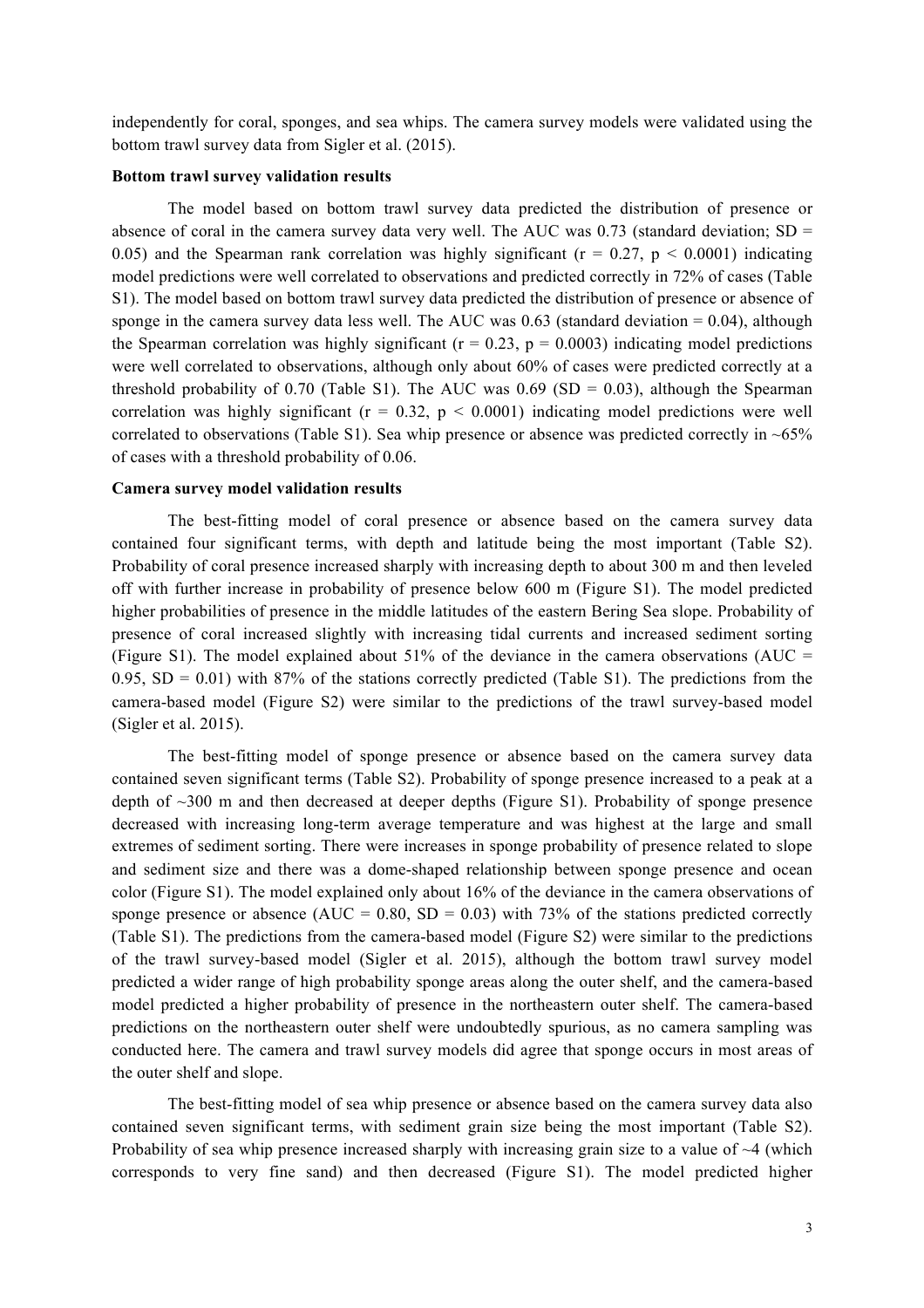probabilities of presence in the middle latitudes of the eastern Bering Sea slope. Probability of presence of sea whips had a dome-shaped relationship with depth, peaking at about 450 m. There was generally a nonlinear increase in sea whip probability of presence with increasing temperature, slope and tidal currents and a linear increase in probability of presence with current speed. The model explained only about 26% of the deviance in the camera observations (AUC =  $0.83$ , SD =  $0.03$ ), with the model predicting 76% of the stations correctly (Table S1). The predictions from the camera-based model (Figure S1) were different from the predictions of the trawl survey-based model (Sigler et al. 2015), in that the camera model predicted a much wider depth range for sea whips and a much broader distribution on the outer shelf. Similar to the case for the sponges, the high probability of presence in the northeastern outer shelf and also in the southeastern outer shelf were outside the area of sampling for the camera survey and should be viewed with caution.

## **Cross-validation of average predictions**

The results of cross-validation of the average predictions with the bottom trawl and camera survey observations with are shown in Table S1. It should be noted that in this case, the observations are not truly independent from the average predictions, as they form the basis for the two sets of model predictions that were averaged. However, the results show that the average predictions performed well across all taxa and data sets, with AUC values  $> 0.71$  in all cases. The average predictions also predicted the percent correct for both presences and absences greater than 70% of the time. It is important to note that the prevalence of the positive values was different for each of these data sets. For example, there were corals observed at only 6.2% of the bottom trawl survey sites used in the modeling, whereas corals were observed at 12.8% of the camera survey transects. The rate of positive occurrences and the overall probability of presence in each dataset can greatly impact the threshold values chosen to infer presence and thus threshold values for presence are generally not transferable across data sets (Manel et al. 2001). A separate threshold value was set for each dataset (bottom trawl survey or camera survey) during evaluation to account for potential biases. In further analyses to model density and height distributions, only camera survey data was available, so the average predictions and the threshold specific to the camera survey were used to derive presence levels for each structure forming invertebrate taxa.

## LITERATURE CITED

DeLong ER, DeLong DM, Clarke-Pearson DL (1988) Comparing the areas under two or more correlated receiver operating characteristic curves: a nonparametric approach. Biometrics 44:837–845

Hosmer DW, Lemeshow S (2005) Applied logistic regression, 2nd edn. John Wiley & Sons, Hoboken, NJ

Manel S, Williams HC, Ormerod SJ (2001) Evaluating presence-absence models in ecology: the need to account for prevalence. J Appl Ecol 38:921–931

R Development Core Team (2013) R: a language and environment for statistical computing. R Foundation for Statistical Computing, Vienna.www.r-project.org

Sigler MF, Rooper CN, Hoff GR, Stone RP, McConnaughey RA, Wilderbuer TK (2015) Faunal features of submarine canyons on the eastern Bering Sea slope. Mar Ecol Prog Ser 526:21–40

Smith KR, McConnaughey RA (1999) Surficial sediments of the eastern Bering Sea continental shelf: EBSSED database documentation. NOAA Tech Memo NMFS-AFSC-104. US Department of Commerce, Seattle, WA

Wood SN (2006) Generalized additive models: an introduction with R. Chapman & Hall, Boca Raton, FL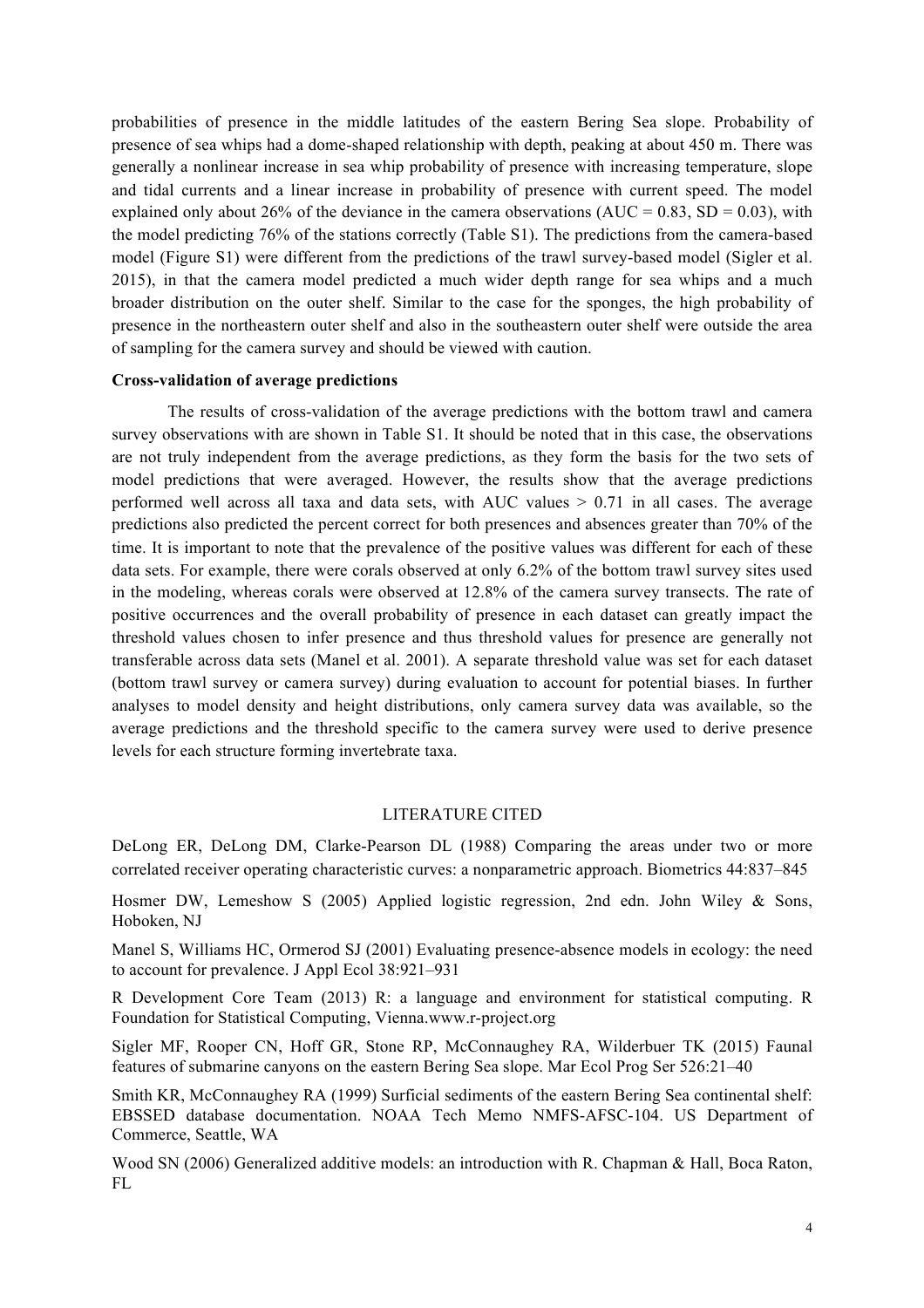| Taxonomic                 |              |            | Spearman    | Percent correct - | Percent correct - |           |  |  |  |
|---------------------------|--------------|------------|-------------|-------------------|-------------------|-----------|--|--|--|
| group                     | Data         | <b>AUC</b> | correlation | Presence          | Absence           | Threshold |  |  |  |
| Bottom trawl survey model |              |            |             |                   |                   |           |  |  |  |
| Corals                    | Bottom trawl | 0.92(0.01) | 0.35        | 0.82              | 0.80              | 0.08      |  |  |  |
|                           | Camera       | 0.73(0.05) | 0.27        | 0.72              | 0.72              | 0.19      |  |  |  |
| <b>Sponges</b>            | Bottom trawl | 0.83(0.01) | 0.56        | 0.74              | 0.74              | 0.53      |  |  |  |
|                           | Camera       | 0.63(0.04) | 0.23        | 0.58              | 0.59              | 0.70      |  |  |  |
| Sea whips                 | Bottom trawl | 0.89(0.01) | 0.42        | 0.81              | 0.79              | 0.13      |  |  |  |
|                           | Camera       | 0.69(0.03) | 0.32        | 0.66              | 0.64              | 0.06      |  |  |  |
| Camera survey model       |              |            |             |                   |                   |           |  |  |  |
| Corals                    | Camera       | 0.95(0.01) | 0.52        | 0.88              | 0.87              | 0.21      |  |  |  |
|                           | Bottom trawl | 0.73(0.04) | 0.01        | 0.67              | 0.78              | 0.19      |  |  |  |
| Sponges                   | Camera       | 0.80(0.03) | 0.515       | 0.72              | 0.74              | 0.44      |  |  |  |
|                           | Bottom trawl | 0.54(0.02) | $-0.07$     | 0.50              | 0.49              | 0.56      |  |  |  |
| Sea whips                 | Camera       | 0.83(0.03) | 0.56        | 0.75              | 0.76              | 0.44      |  |  |  |
|                           | Bottom trawl | 0.57(0.02) | 0.08        | 0.55              | 0.55              | 0.72      |  |  |  |
| Average prediction        |              |            |             |                   |                   |           |  |  |  |
| Corals                    | Bottom trawl | 0.85(0.03) | 0.27        | 0.74              | 0.81              | 0.01      |  |  |  |
|                           | Camera       | 0.90(0.02) | 0.47        | 0.81              | 0.82              | 0.11      |  |  |  |
| <b>Sponges</b>            | Bottom trawl | 0.71(0.01) | 0.46        | 0.70              | 0.71              | 0.59      |  |  |  |
|                           | Camera       | 0.76(0.03) | 0.44        | 0.71              | 0.71              | 0.60      |  |  |  |
| Sea whips                 | Bottom trawl | 0.85(0.02) | 0.35        | 0.72              | 0.72              | 0.40      |  |  |  |
|                           | Camera       | 0.74(0.03) | 0.41        | 0.7               | 0.7               | 0.16      |  |  |  |

Table S1. Summary of generalized additive model fits and AUC for model validation (trawl model vs. camera observations and camera model vs. trawl observations) and for cross-validation of the average of both model predictions.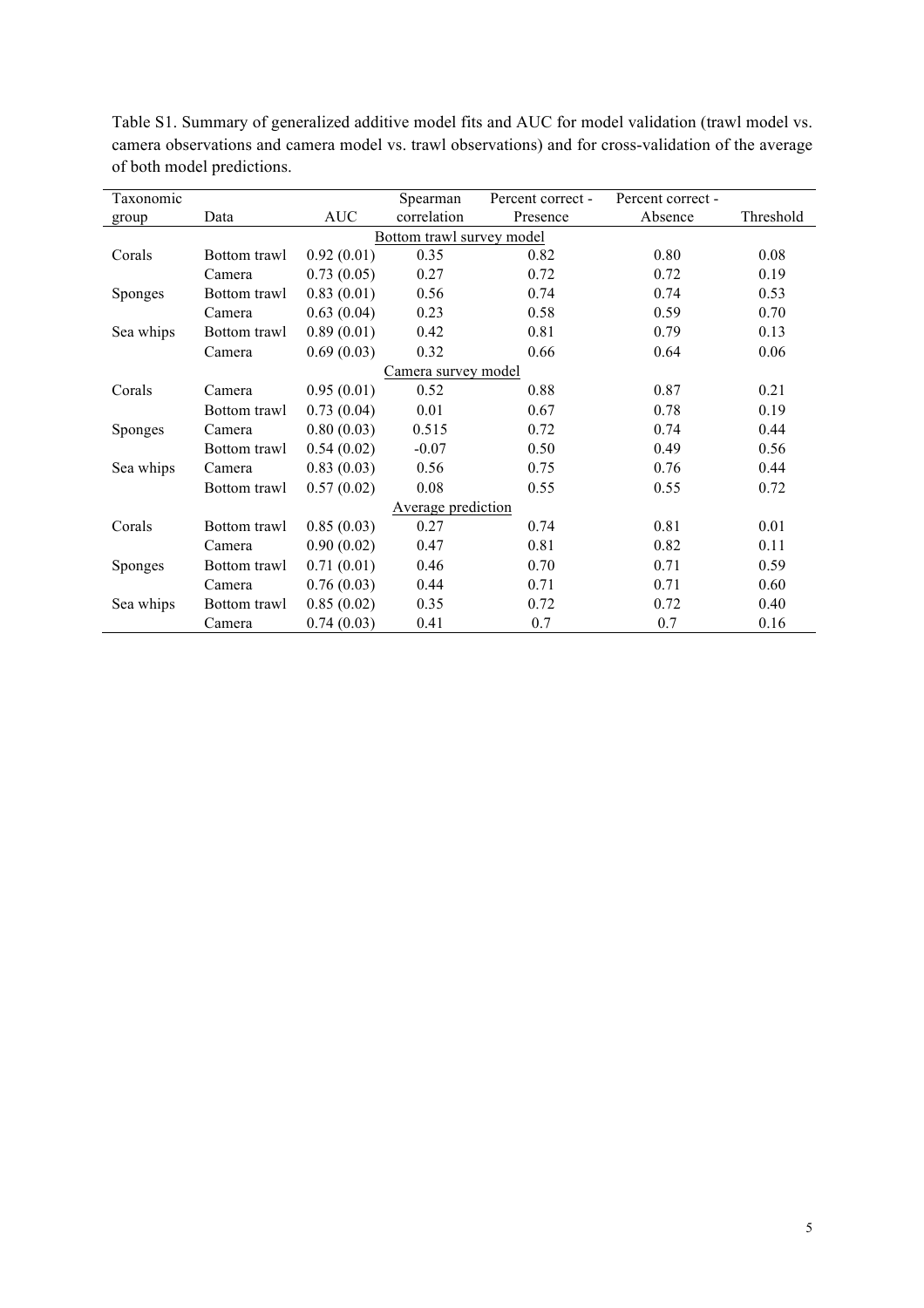Table S2. Best-fitting generalized additive models predicting presence or absence of corals, sponges and sea whips using data from the 2014 camera survey of the eastern Bering Sea slope and outer shelf. Model terms are listed in order of importance in the models, estimated degrees of freedom (edf) for each of the variables are also given.

| Response<br>variable               | Generalized additive model                                                                                    | Deviance<br>explained | edf                                  | $R^2$ |
|------------------------------------|---------------------------------------------------------------------------------------------------------------|-----------------------|--------------------------------------|-------|
| Coral<br>presence or<br>absence    | s(depth)+s(latitude)+s(tidal current)+s(sediment<br>sorting)                                                  | 51%                   | 2.9; 2.3; 2.3; 1.9                   | 0.43  |
| Sponge<br>presence or<br>absence   | $s(slope)+s(sediment)$<br>sorting)+s(depth)+s(latitude)+s(grain<br>$size)+s$ (temperature) $+s$ (ocean color) | 16%                   | 2.9; 1.0; 2.8; 2.9;<br>2.0; 2.8; 2.2 | 0.22  |
| Sea whip<br>presence or<br>absence | s(grain size)+s(temperature)+s(depth)+s(tidal<br>current)+s(current speed)+s(latitude)+s(slope)               | 26%                   | 2.5; 2.6; 2.7; 2.8;<br>1.0; 2.3; 2.2 | 0.26  |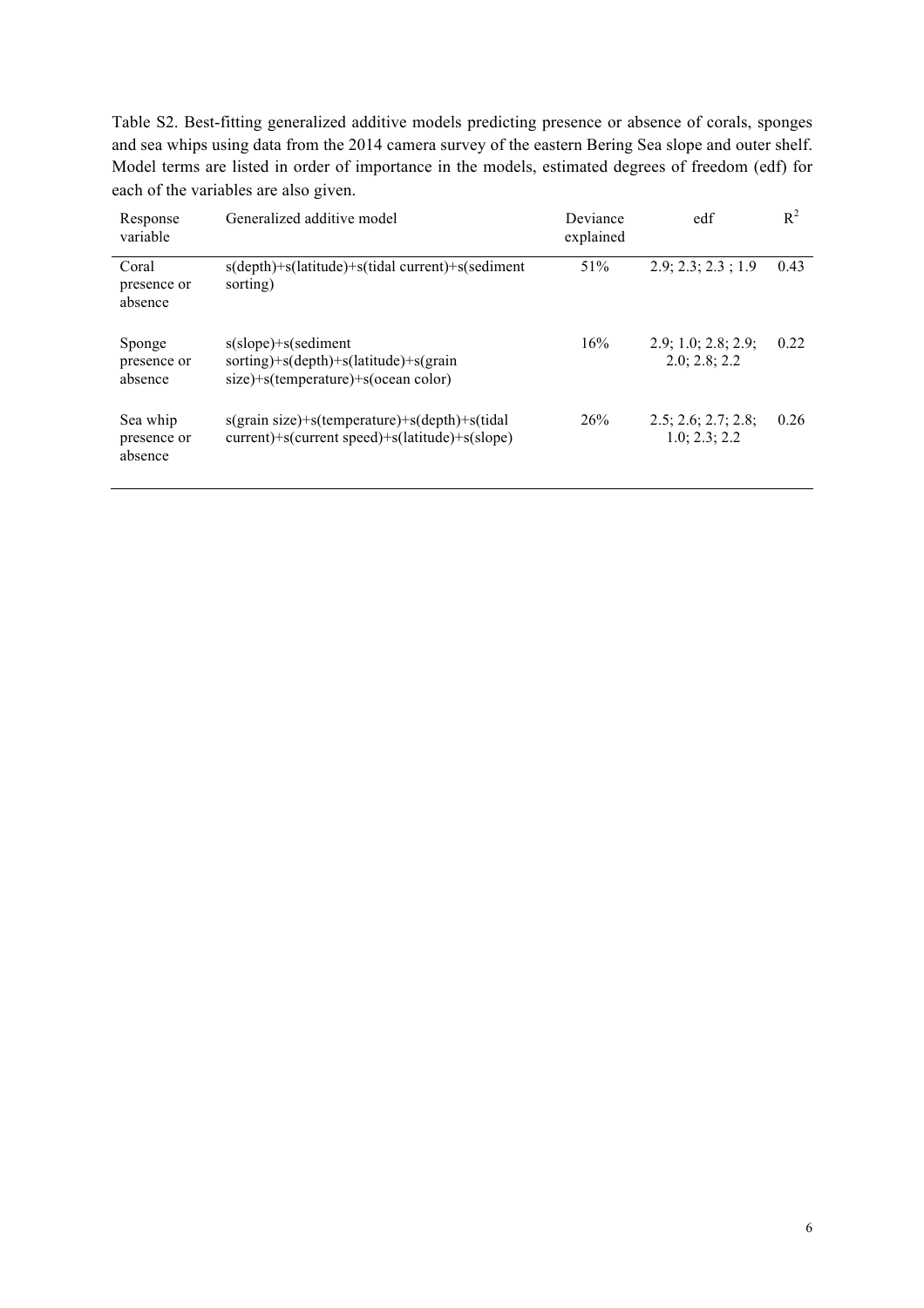

Figure S1. Smoothed relationships from the best-fitting GAM model between explanatory variables and the presence or absence of corals, sponges and sea whips from the camera survey. NS indicates the variable was not significant and – indicates the variable was not used in the modeling.